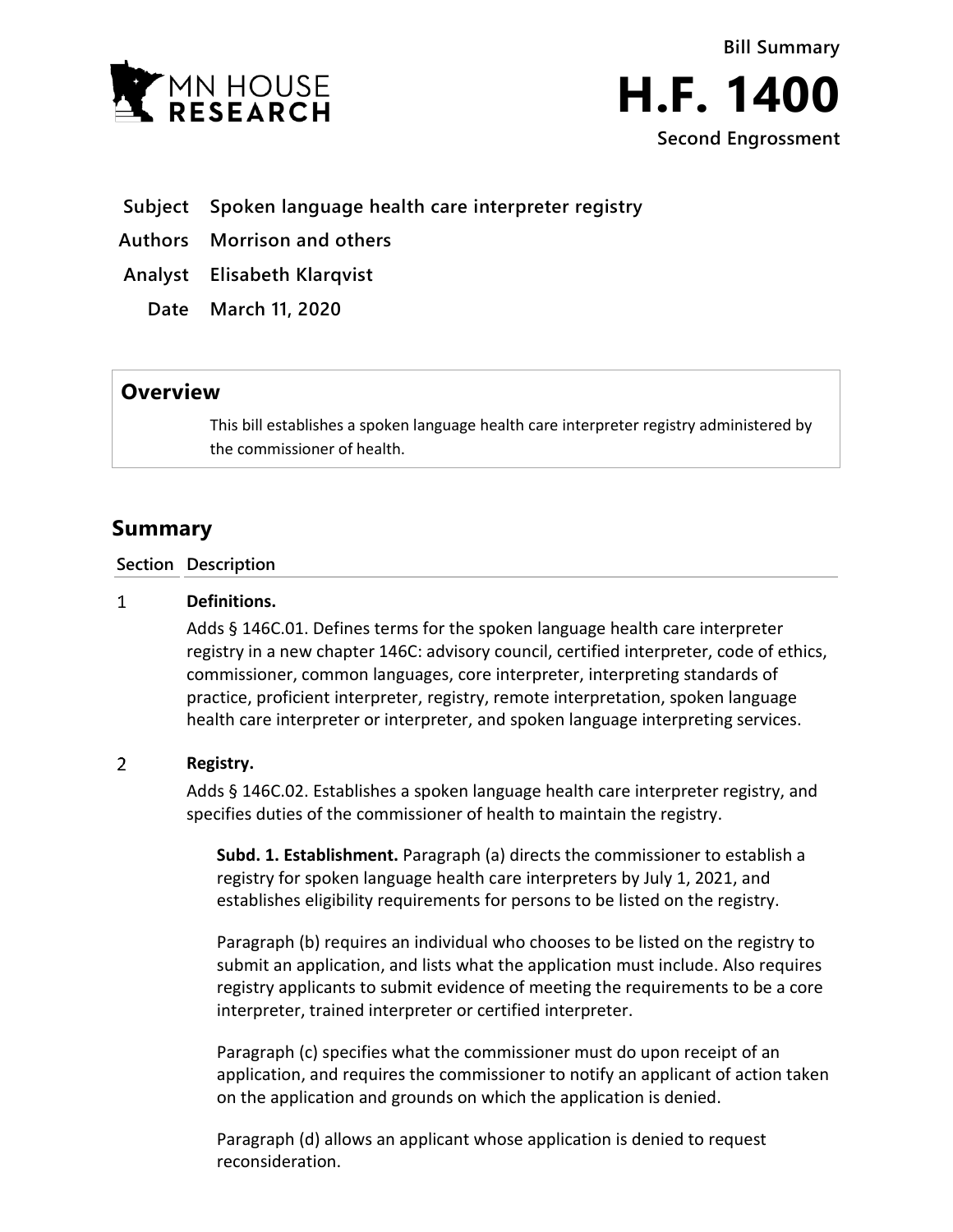Paragraph (e) provides that if an application is denied, an applicant may reapply for the same category or for another category.

Paragraph (f) provides that an applicant who qualifies for different categories for different languages is only required to submit one application and one fee.

Paragraph (g) allows the commissioner to request additional information as necessary to determine qualifications or manage the registry.

**Subd. 2. Requirements for core interpreter.** To be listed on the registry as a core interpreter, requires an applicant to either: (1) pass a written or oral exam on interpreter ethics, standards of practice, and basic medical terminology; or (2) provide written proof of successfully completing a medical interpreter training program.

**Subd. 3. Requirements for proficient interpreter.** To be listed on the registry as a proficient interpreter, requires an applicant to complete a medical interpreter training program at least 40 hours in duration and show oral proficiency in English and the non-English language for which the applicant will be listed on the registry.

**Subd. 4. Requirements for certified interpreter.** To be listed on the registry as a certified interpreter, requires an applicant to have full or partial certification by one of the listed organizations or meet specified oral proficiency requirements for trained interpreters.

**Subd. 5. Registry website.** Requires the commissioner to maintain the registry on the department's website, and lists information that must also be included on the website.

**Subd. 6. Change of name and address.** Requires interpreters listed in the registry to notify the commissioner of health of any change in name or contact information within 30 days, and provides that information sent to the address or email address on file with the commissioner shall be considered as having been received by the interpreter.

**Subd. 7. Data.** Provides that data on applicants and interpreters held by the commissioner is classified under section 13.41.

### $\overline{3}$ **Renewal.**

Adds § 146C.03. Establishes a process for interpreters to renew listing on the registry.

**Subd. 1. Registry period.** Provides that a registry listing is valid for one year, and lists what must be submitted to renew inclusion on the registry.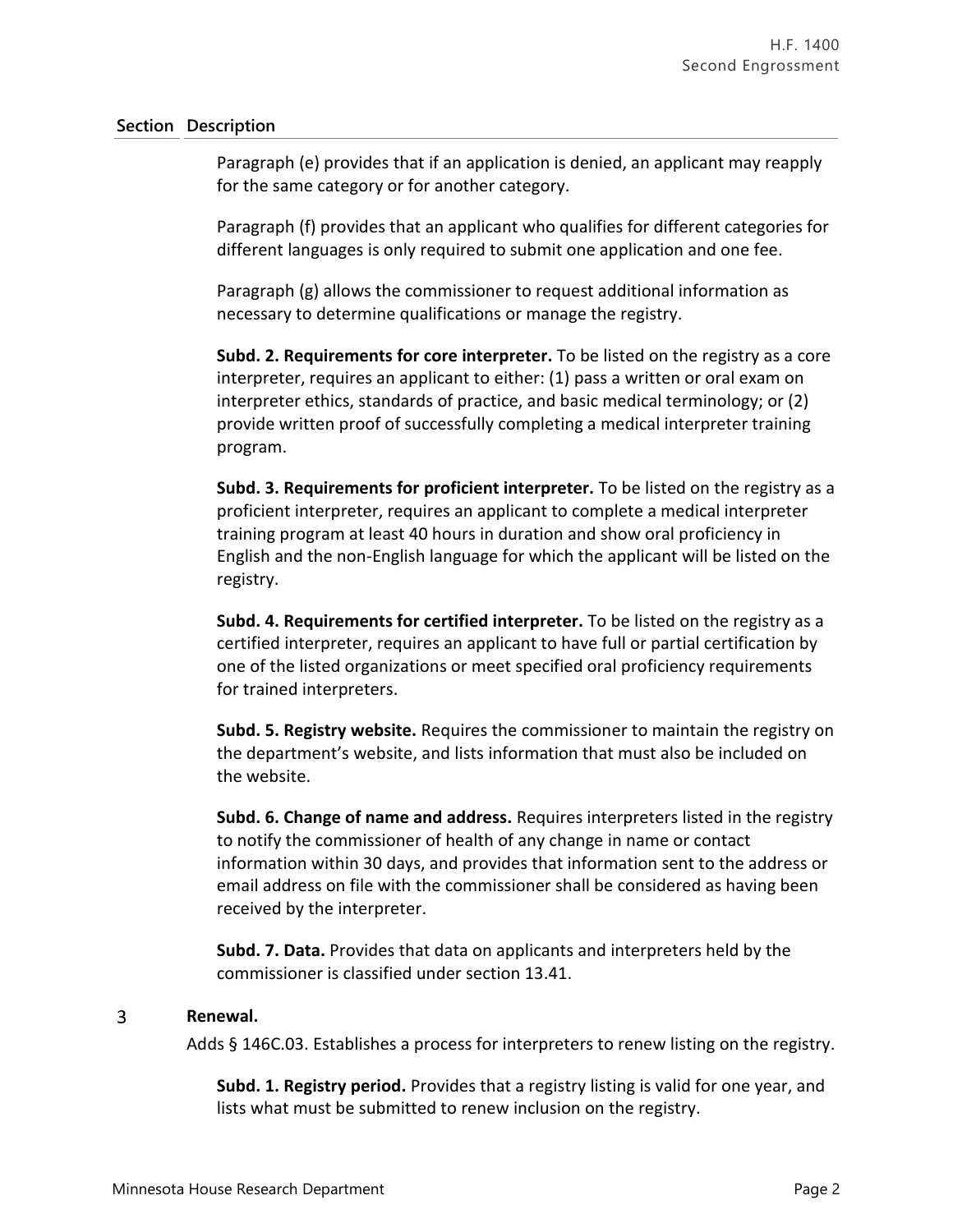**Subd. 2. Notice.** Establishes timelines for the commissioner to send out renewal notices and lists what the renewal notices must include. Requires an application for renewal to be received by the commissioner or postmarked at least 30 days before the date on which the registry listing is set to expire.

**Subd. 3. Late fee.** Requires payment of a late fee for renewal applications submitted late.

**Subd. 4. Lapse in renewal.** Requires an interpreter whose registry listing has been expired for one year or more, to submit a new application instead of an application for renewal.

### $\overline{4}$ **Disciplinary actions; oversight of complaints.**

Adds § 146C.04. Establishes grounds for disciplinary action against interpreters on the registry, and lists disciplinary and corrective actions that may be imposed.

**Subd. 1. Prohibited conduct.** Lists conduct that constitutes grounds for disciplinary or corrective action.

**Subd. 2. Complaints.** Directs the commissioner to establish procedures for receiving and investigating complaints and imposing disciplinary or corrective action.

**Subd. 3. Discovery.** Authorizes the commissioner to issue subpoenas and administer oaths or affirmations. Classifies information on individual medical records obtained as part of a disciplinary action, as health data.

**Subd. 4. Hearings.** Establishes notice and service requirements for hearings, if the commissioner proposes to discipline an interpreter.

**Subd. 5. Disciplinary action.** Lists disciplinary actions the commissioner may take against an interpreter listed on the registry.

**Subd. 6. Reinstatement requirements after disciplinary action.** Allows an interpreter who has been temporarily suspended or permanently removed from the registry to request reinstatement. Also allows interpreters with limitations or conditions on their practice while remaining on the registry to request reduction or removal of the limitation or condition.

### 5 **Continuing education.**

Adds § 146C.05. Establishes requirements for continuing education.

**Subd. 1. Course approval.** Requires all continuing education courses and training to be approved by the advisory council. Requires interpreters listed on the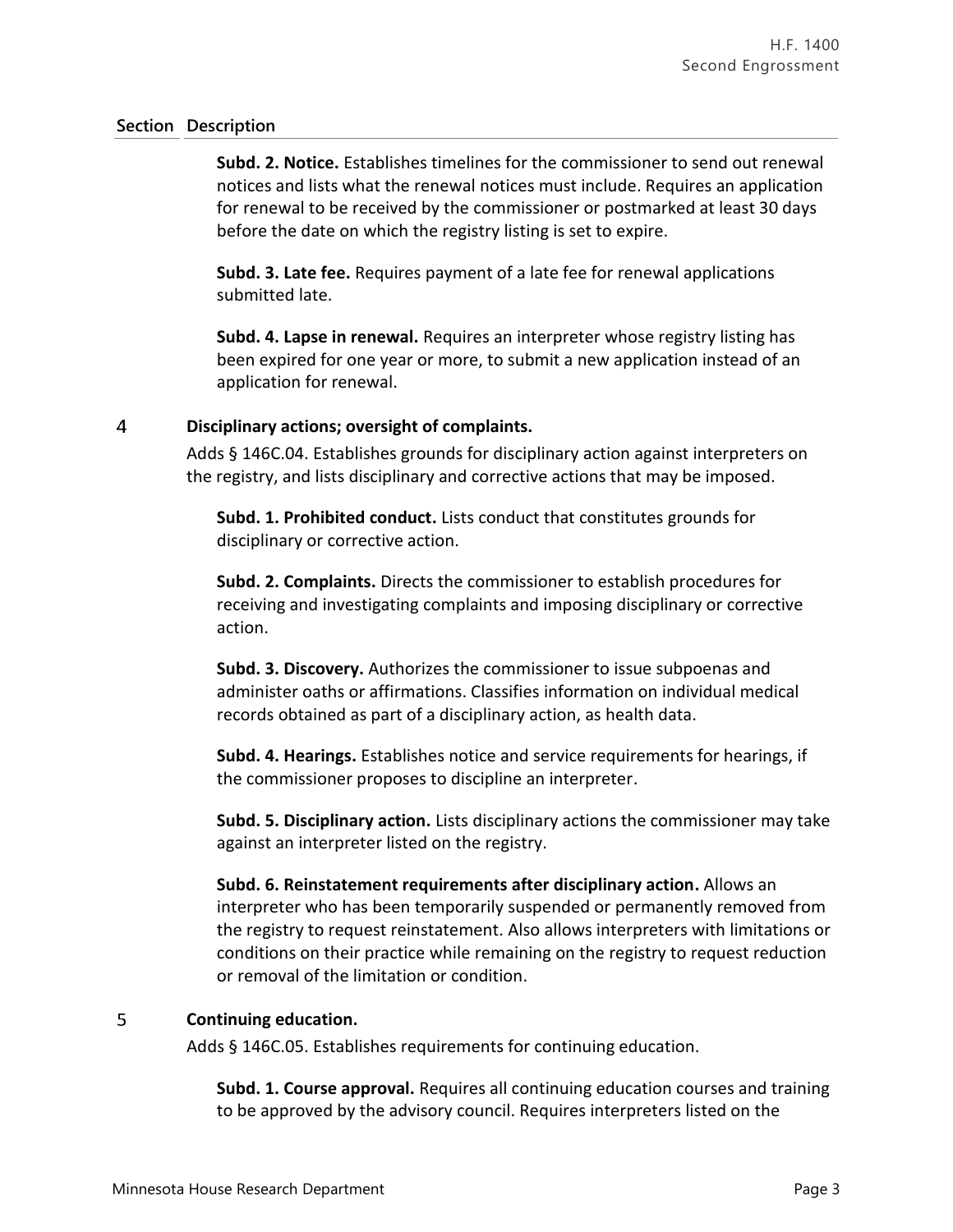registry to complete three hours of continuing education for each one-year period. Provides for proration of continuing education hours.

**Subd. 2. Continuing education verification.** Requires interpreters to submit a continuing education report as part of their renewal application, to verify satisfaction of the continuing education requirements. Lists what the form must include.

**Subd. 3. Audit.** Allows the commissioner or advisory council to audit a percentage of continuing education reports.

### 6 **Spoken language health care interpreter advisory council.**

Adds § 146C.06. Establishes a spoken language health care interpreter advisory council of 17 members. Lists membership for the advisory council and council duties. Provides that the advisory council is organized and administered under section 15.059.

### $\overline{7}$ **Fees.**

Adds § 146C.07. Establishes initial, renewal, and late fees for interpreters listed on the registry. Authorizes the commissioner to charge an examination fee for retakes of the exam. Provides that fees are nonrefundable and shall be deposited in the state government special revenue fund. Provides that fees shall not be prorated.

### 8 **Access to medical services.**

Amends § 256B.0625, subd. 18a. Provides that beginning July 1, 2021, coverage under medical assistance for spoken language health care interpreter services will only be provided if the interpreter used by the enrolled health care provider is listed on the registry.

### 9 **Initial spoken language health care interpreter advisory council meeting.**

Requires the commissioner of health to convene the first meeting of the advisory council by December 1, 2020.

### 10 **Recommendations for the spoken language health care interpreter registry fees; stratified medical assistance reimbursement system for spoken language health care interpreters.**

**Subd. 1. Registry fee recommendations.** Directs the commissioner of health, in consultation with the advisory council, to review the fees and make recommendations on whether the fees are established at an appropriate level. Allows the commissioner to submit any necessary changes to the fees to the legislative committees with jurisdiction over health and human services policy and finance by January 15, 2022.